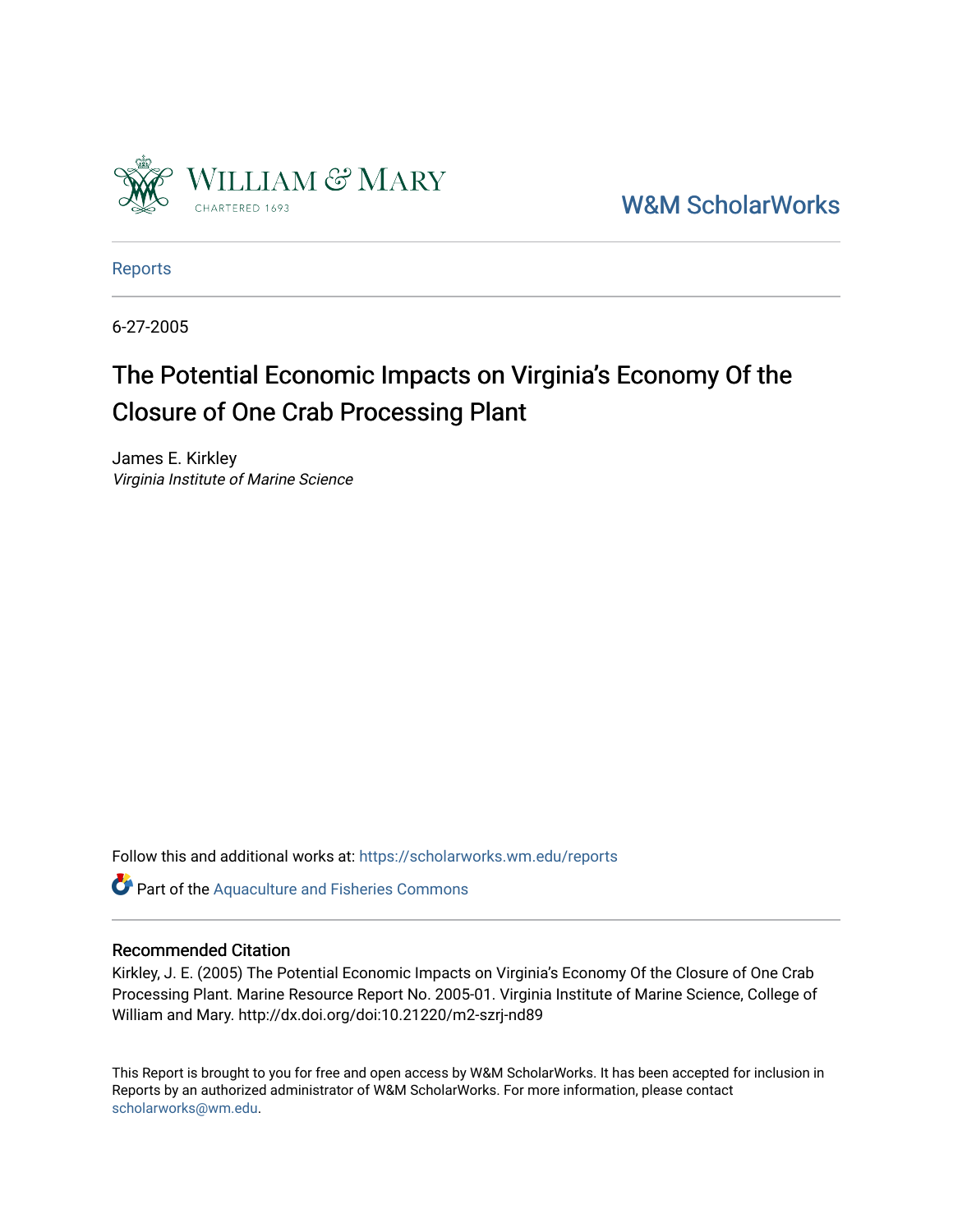**The Potential Economic Impacts on Virginia's Economy Of the Closure of One Crab Processing Plant** 

> **VIMS Marine Resource Report No. 2005-1 James E. Kirkley College of William and Mary Virginia Institute of Marine Science School of Marine Science Gloucester Point, VA 23062**

**NOT FOR GENERAL DISTRIBUTION**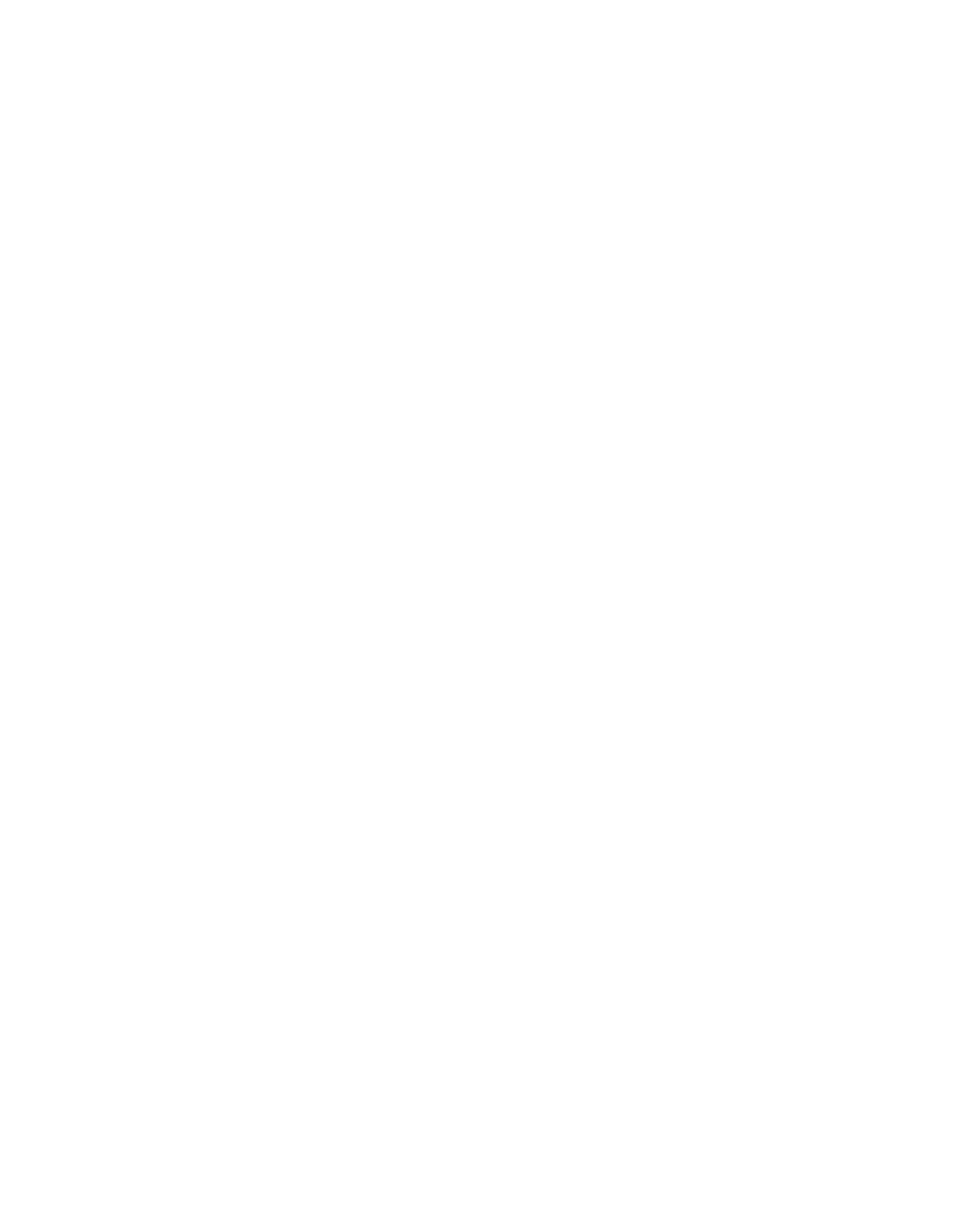## **The Potential Economic Impacts on Virginia's Economy Of the Closure of One Crab Processing Plant**

#### **Introduction:**

 Graham and Rollins, a Virginia seafood processing company specializing in blue crab meat, has expressed concern about an inadequate supply of labor, which threatens the economic viability of the firm. Simply, without relatively low-cost, foreign labor, the firm cannot obtain enough labor for their operation. At the request of Mr. John Graham, an economic impact assessment was conducted on the potential economic impacts the closure of his company would have on the general economy of Virginia. The impact assessment focused on the potential short-term reductions in sales or output, income generated in the economy, and full-time employment.

#### **Methodology:**

 $\overline{a}$ 

 An input-output (I/O) model developed at the Virginia Institute of Marine Science by James Kirkley was used to estimate the potential impacts.<sup>1</sup> The model is based on year 2000 information available from IMPLAN, which is an "off-the-shelf" economic impact modeling program. IMPLAN, however, cannot be directly used to estimate economic impacts generated by commercial fishing, and thus, the model had to be customized or developed to reflect harvesting and processing activities associated with commercial fishing.

 The use of I-O analysis has the major advantage of estimating the multiplier effect of fishing and processing activities. This effect estimates the economic activity derived from the series of transactions that occurs when fish are harvested, processed, and sold. As an example, harvesters' demands for fuel create additional demands for goods and services that are purchased by the fuel dealer from its suppliers. These suppliers in turns purchase other goods and services in the regional economy and so on. This cascading series of transactions is measured by I-O analysis in terms of employment, income, and output/sales. I-O analysis not only captures the magnitude of this multiplier effect, but can also identify and measure the contribution of the wide array of different industries or economic sectors involved in the creation of the multiplier effect.

 An economic impact assessment typically considers impacts in terms of three categories—direct, indirect, and induced. Direct effects are those experienced by the fishing and seafood industries. Effects experienced by the suppliers to the fishing and seafood industries, as well as the subsequent stream of suppliers to suppliers, are indirect effects. The impacts created when the wages of workers in directly and indirectly affected industries are spent in the regional economy are induced effects.

<sup>&</sup>lt;sup>1</sup>A detailed description of input/output modeling and the model developed to assess the economic impacts of Virginia's Commercial seafood industry is available in Kirkley (1997), "Virginia's Commercial Fishing Industry: Its Economic Performance and Contributions," Virginia Institute of Marine Science, VSG-97-02. The model developed for the assessment of the potential economic impacts of Graham and Rollins required updating information to reflect more recent economic activity.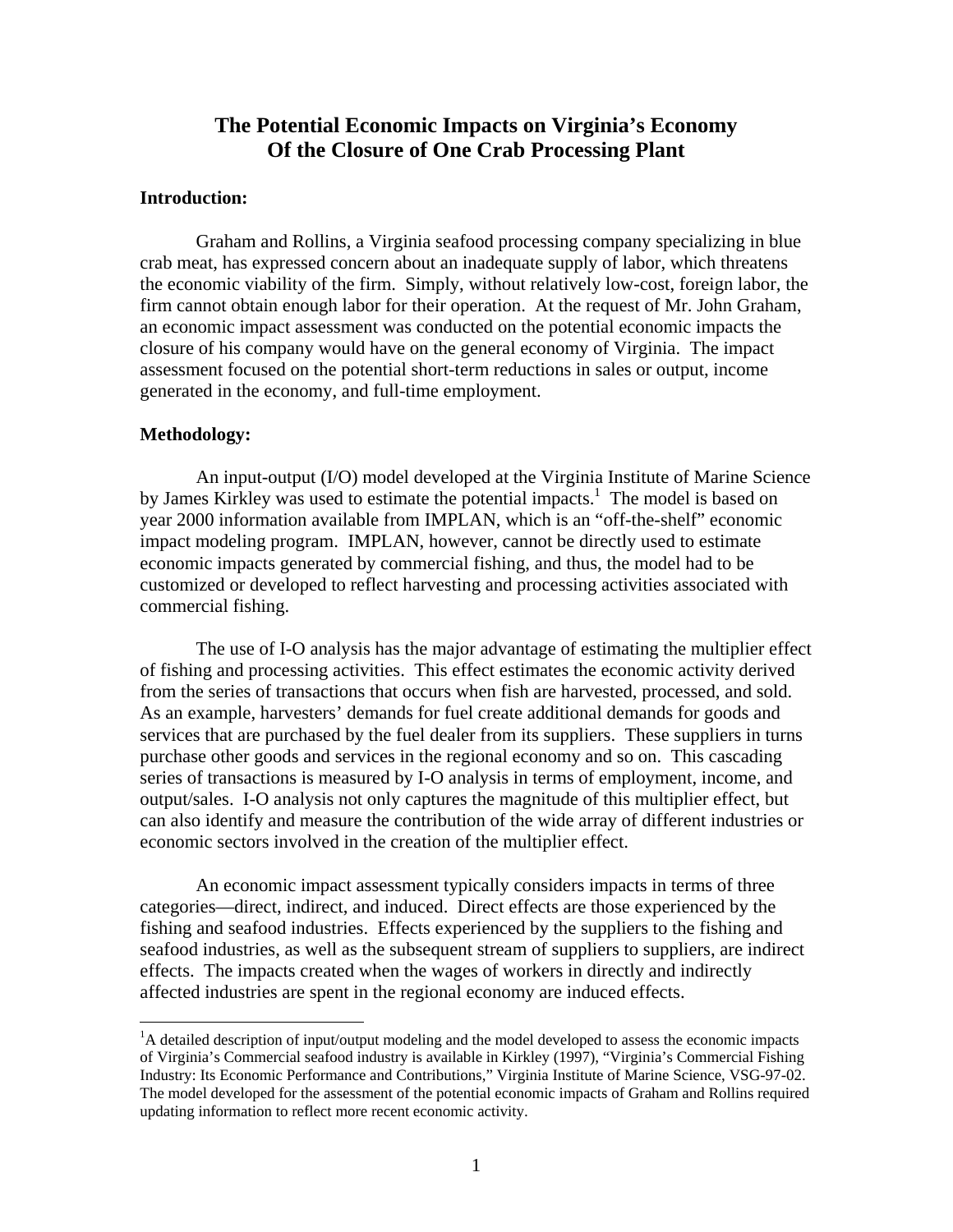The input/output model developed for assessing the potential economic impacts of Graham and Rollins business considers the harvesting sector, processing/wholesaling sector, distributing, at-home and away from home sales or the retail sector. Impacts are estimated in terms of sales or output, income, and employment generated. Sales or output is a measure of the total dollar value of production; income consists of employee compensation, proprietary income, other property type income, and indirect business taxes; and employment equals the number of jobs generated, which includes both full and part-time jobs. The estimated economic impacts reflect activities only in the Commonwealth of Virginia. Alternatively, the economic impacts generated by products purchased or sold out of stated are not included in the assessment of the economic impacts on Virginia's economy. Dollar value impacts (sales/output and income) are in terms of year 2004 constant dollar values.

### **Economic Impacts on Virginia's Economy:**

 $\overline{a}$ 

 In 2003, Graham and Rollins purchased \$1.61 million worth of raw materials (blue crabs) for the purpose of producing picked crab meat and other miscellaneous products. Throughout the entire economy of Virginia, the processing and sales activities generated from the \$1.61 million purchase of raw materials generated a total of \$7.9 million in total sales or output, \$5.4 million in income, and 149 jobs (full-time and parttime) (Table 1). Harvesting and processing activities were responsible for the majority of the economic impacts.<sup>2</sup> For example, processing activities by Graham and Rollins in 2003 generated 39 jobs in the harvesting sector (Table 2). Subsequently, processing activities generated 102 jobs in Virginia's economy. Impacts generated with retail sales and restaurants were relatively low.

| Sales/Output Impact                          |           |             |             |  |
|----------------------------------------------|-----------|-------------|-------------|--|
| Direct                                       | Indirect  | Induced     | Total       |  |
| \$3,291,246                                  | \$508,017 | \$4,147,965 | \$7,947,237 |  |
| Income Impact                                |           |             |             |  |
| Direct                                       | Indirect  | Induced     | Total       |  |
| \$2,742,784                                  | \$298,279 | \$2,343,419 | \$5,384,451 |  |
| Employment Impact (Jobs, full and part-time) |           |             |             |  |
| Direct                                       | Indirect  | Induced     | Total       |  |
| 75                                           |           |             | 149         |  |

Table 1. Economic Impacts Generated by Graham and Rollins 2003 Production and Sales Activities (All dollar values are in terms of 2004 Constant Dollar Values)

<sup>&</sup>lt;sup>2</sup>Note that the impacts by sector do not reflect the impacts generated in the sector, but rather by activities conducted in the sector. For example, processing activities generated 102 jobs for the Virginia economy. Similarly, Graham and Rollins purchased \$1.61 million worth of crabs from the harvesting sector, and the harvesting sector's production activities necessary to provide the \$1.61 million worth of crabs generated 39 jobs within the economy of Virginia.